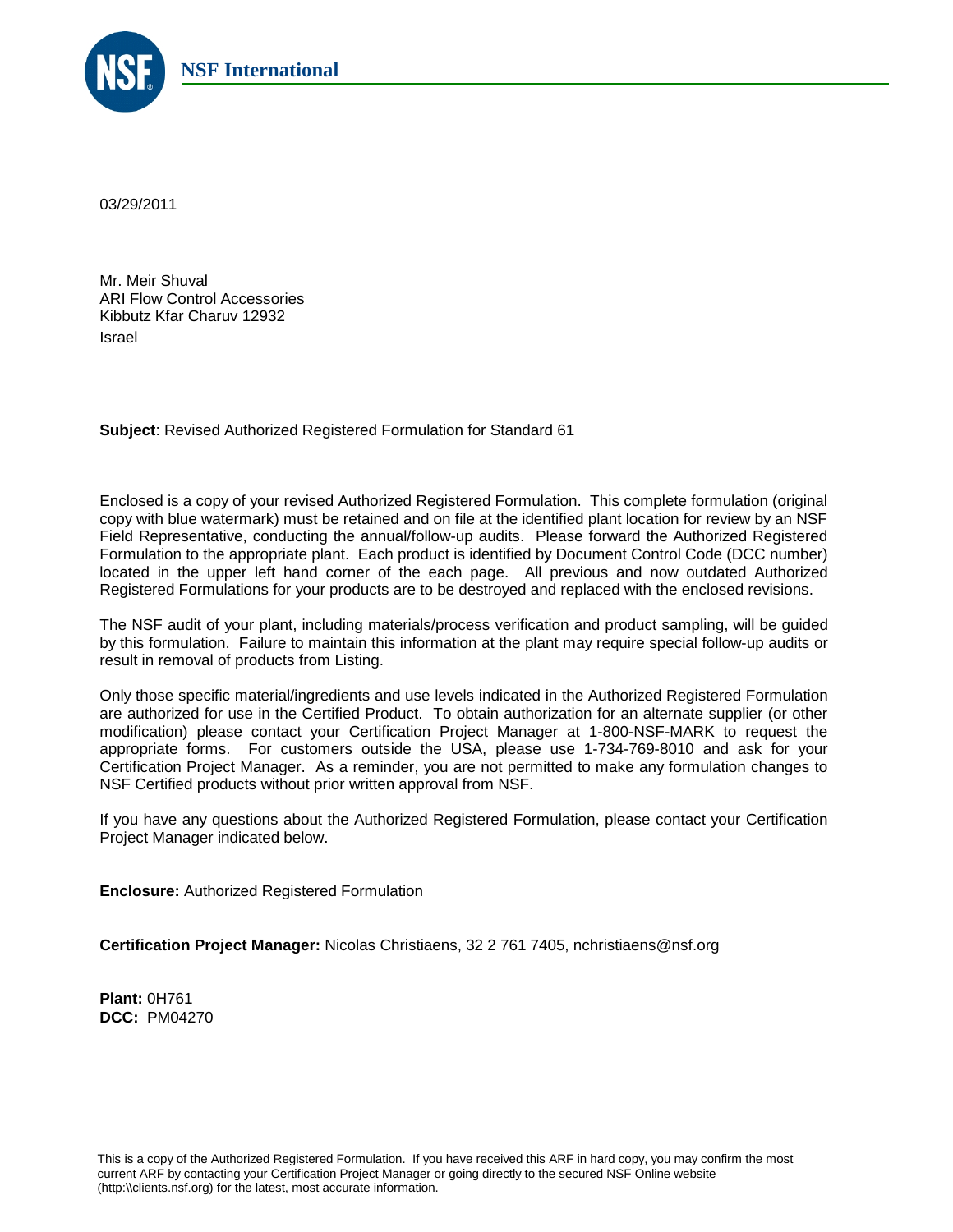## **NSF/ANSI Standard 61 - Drinking Water System Components - Health Effects Authorized Registered Formulation**

*This product may require additional evaluation or testing prior to authorization for Listing.Only products included in NSF's Official Listing are NSF Certified and authorized to bear an NSF Certification Mark.*

**Reason For Revision:** 9105460-TR01 Add new model S-015

| <b>Customer Name:</b>                                  | <b>ARI Flow Control Accessories</b>                                                                                                                                                                                                                                                               | Facility Location: Israel                               |                             |  |  |  |
|--------------------------------------------------------|---------------------------------------------------------------------------------------------------------------------------------------------------------------------------------------------------------------------------------------------------------------------------------------------------|---------------------------------------------------------|-----------------------------|--|--|--|
| Customer Number: 0H760                                 |                                                                                                                                                                                                                                                                                                   | <b>Facility At:</b><br>0H761<br><b>Facility Number:</b> | Kibbutz Kfar Charuv, Israel |  |  |  |
| <b>Trade Name(s)</b>                                   |                                                                                                                                                                                                                                                                                                   | <b>Function(s)</b>                                      | <b>Size</b>                 |  |  |  |
| D-040 C Barak                                          |                                                                                                                                                                                                                                                                                                   | Valves                                                  | $1/2 - 2$ in                |  |  |  |
| D-040 St.St.                                           |                                                                                                                                                                                                                                                                                                   | Valves                                                  | $1/2 - 2$ in                |  |  |  |
| D-040 U Barak                                          |                                                                                                                                                                                                                                                                                                   | Valves                                                  | $1/2 - 2$ in                |  |  |  |
| $S-015$                                                |                                                                                                                                                                                                                                                                                                   | Valves                                                  | $3/4 - 1$ in                |  |  |  |
| S-050 St.St.                                           |                                                                                                                                                                                                                                                                                                   | Valves                                                  | $1/2 - 1$ in                |  |  |  |
| S-050 U Segev                                          |                                                                                                                                                                                                                                                                                                   | Valves                                                  | $1/2 - 1$ in                |  |  |  |
| S-050-C                                                |                                                                                                                                                                                                                                                                                                   | Valves                                                  | $1/2 - 1$ in                |  |  |  |
| $S-052$                                                |                                                                                                                                                                                                                                                                                                   | Valves                                                  | $1/2 - 1$ in                |  |  |  |
|                                                        | Category: MECH, SECTION 8 - MECHANICAL DEVICES<br><b>Material Type:</b> Multiple Water Contact Materials (MLTPL)                                                                                                                                                                                  | Temperature: Cold (73 F/23 C)                           |                             |  |  |  |
| <b>Auditor Notes</b>                                   |                                                                                                                                                                                                                                                                                                   |                                                         |                             |  |  |  |
| white after 50 double rub tests).<br><b>Bracketing</b> | Please verify that coated parts go through a cleaning and rust removal process, preheated to 220 +/- 5 °C, and then coated. After the parts are<br>coated, they are cured at 220 °C, cooled, and then inspected for quality assurance by a MEK white cloth rub test ASTM D5402 (the cloth remains |                                                         |                             |  |  |  |

Testing and evaluation of this product is covered by the testing of PM04394.

## **Sample Notes**

None.

## **Miscellaneous Note**

Bracketing Justification –

S-050-C is the same product as S-050 U Segev with the exception of a casting shell that does not have water contact.

S-052 is the same product as S-050-C except the discharge orifice is smaller.

D-040 St.St. is the same product as D-040 U Barak except it has a stainless steel shell.

S-050 St.St. is the same product as S-050 U Segev except it has a stainless steel shell.

S-015 contains similar materials to the S-050 models except that it has a coated body and base and contains several different parts.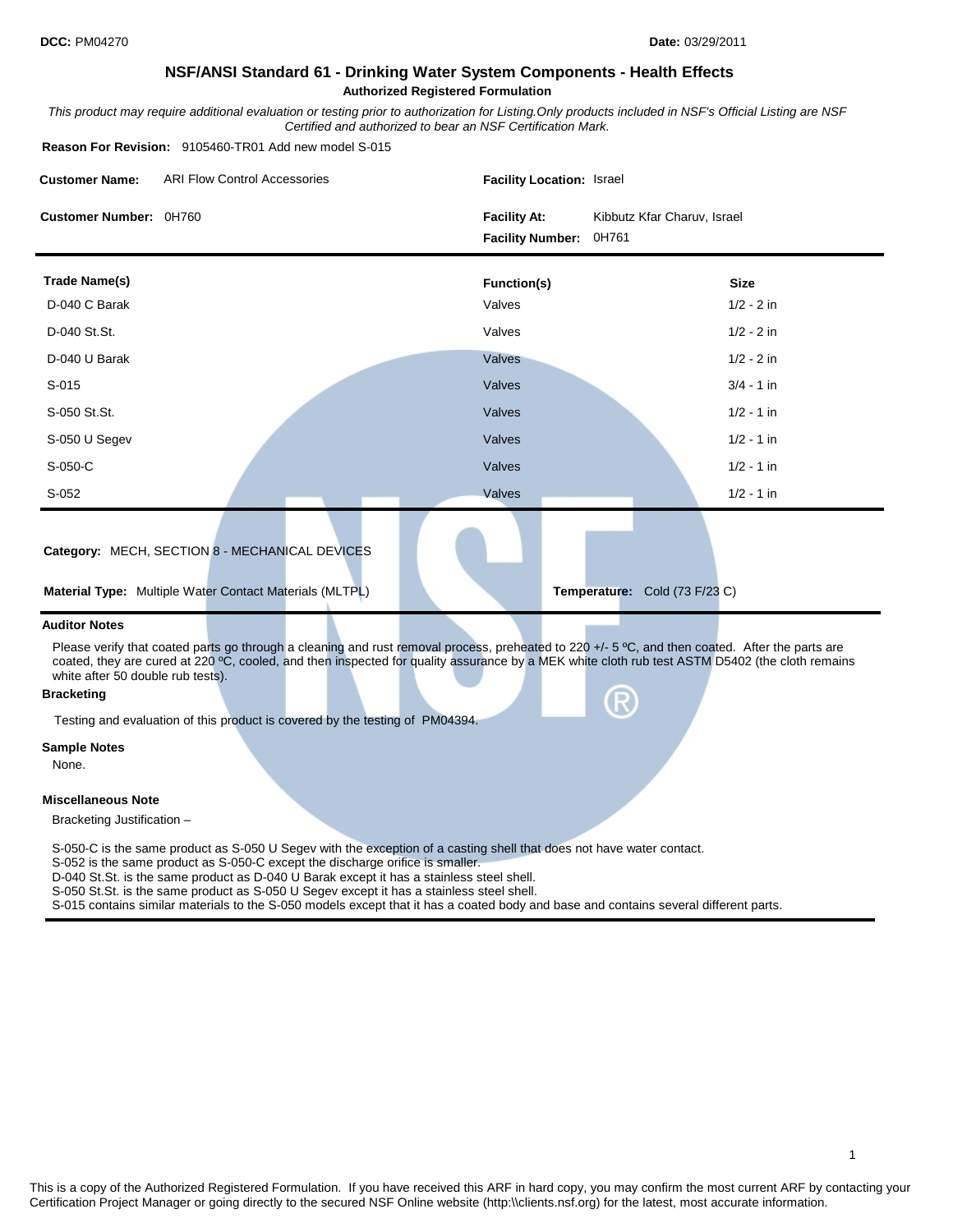**Wetted Parts List**

Date: 03/29/2011

**Customer Name:** ARI Flow Control Accessories **Facility Location:** Israel

**Customer Number:** 0H760 **Facility At:** Kibbutz Kfar Charuv, Israel

**Facility Number:** 0H761

| Part                                       | Part          | <b>Part Trade Name</b>                               | <b>Supplier</b>                                  | <b>Formulator</b> | Qty | Wetted | Footnotes | <b>DCC</b> | Date of    |
|--------------------------------------------|---------------|------------------------------------------------------|--------------------------------------------------|-------------------|-----|--------|-----------|------------|------------|
| <b>Description</b>                         | <b>Number</b> |                                                      |                                                  |                   |     | Area   |           |            | Acceptance |
| NIPPLE, FLOAT                              |               | <b>STAINLESS STEEL AISI</b><br>TYPE 316 (UNS S31600) | <b>ANY SUPPLIER</b>                              |                   |     |        |           | IA05002    | 05/05/2008 |
| NOZZLE, LEVER<br><b>SEAL</b>               |               | PLUSTEK PB305G33BK37                                 | POLYRAM INDUSTRIES<br>LTD.                       |                   |     |        |           | IA11235    | 02/25/2003 |
| <b>ROLLING SEAL</b>                        |               | CY-E36099-A                                          | <b>CHI-YIH ENTERPRISES</b><br>CO., LTD.          |                   |     |        |           | IA05195    | 01/07/2002 |
| <b>COATING FOR</b><br><b>BODY AND BASE</b> |               | <b>RESICOAT R4-ES HJG01R</b><br><b>BLUE</b>          | <b>AKZO NOBEL POWDER</b><br><b>COATINGS GMBH</b> |                   |     |        |           | PM03297    | 03/29/2011 |
| BODY, BASE                                 |               | PLUSTEK PB305G33BK37                                 | POLYRAM INDUSTRIES<br>LTD.                       |                   |     |        |           | IA11235    | 02/25/2003 |
| BODY, BASE                                 |               | <b>STAINLESS STEEL AISI</b><br>TYPE 316 (UNS S31600) | <b>ANY SUPPLIER</b>                              |                   |     |        |           | IA05002    | 05/05/2008 |
| BODY, BASE                                 |               | <b>PLUSTEK</b><br>PB302G50BK39P                      | <b>POLYRAM INDUSTRIES</b><br>LTD.                |                   |     |        |           | IA11236    | 02/09/2004 |
| BODY, BASE                                 |               | PLUSTEK PB202G50BK39                                 | <b>POLYRAM INDUSTRIES</b><br>LTD.                |                   |     |        |           | IA11236    | 02/09/2004 |
| BODY, BASE                                 |               | CAPRON 8234G HS BK102                                | <b>HONEYWELL</b><br>INTERNATIONAL, INC.          |                   |     |        |           | PL01010    | 01/07/2002 |
| <b>SEAL</b>                                |               | CY-E36099-A                                          | <b>CHI-YIH ENTERPRISES</b><br>CO., LTD.          |                   |     |        |           | IA05195    | 01/07/2002 |
| O-RING                                     |               | CY-N67015-A                                          | <b>CHI-YIH ENTERPRISES</b><br>CO., LTD.          |                   |     |        |           | IA05191    | 01/07/2002 |
| <b>FLOAT</b>                               |               | HPO 336 G20 C00 2L<br>B13070 YELLOW                  | <b>ACLO COMPOUNDERS,</b><br>INC.                 |                   |     |        |           | IA05569    | 01/07/2002 |
| <b>FLOAT</b>                               |               | <b>CAPILENE R50</b>                                  | <b>CARMEL OLEFINS LTD.</b>                       |                   |     |        |           | IA22989    | 03/10/2010 |
| <b>CLAMPING STEM,</b><br>PLUG ASSEMBLY     |               | ZYTEL 70G33L NC010                                   | E. I. DUPONT DE<br>NEMOURS & COMPANY,<br>INC.    |                   |     |        |           | PL00575    | 01/07/2002 |

## **Notes**

Footnote #1: These line items are only used in the S-015 model.

Definitions of Terminology used in this Document:

Trade name: The name given to the ingredient, material or assembly by the company that makes the product.

Supplier: The name of the company that provides an ingredient, material or assembly directly to the company that makes the product covered by this registration. The supplier could be a formulator, distributor, fabricator, molder, extruder, mixer, manufacturer or assembler.